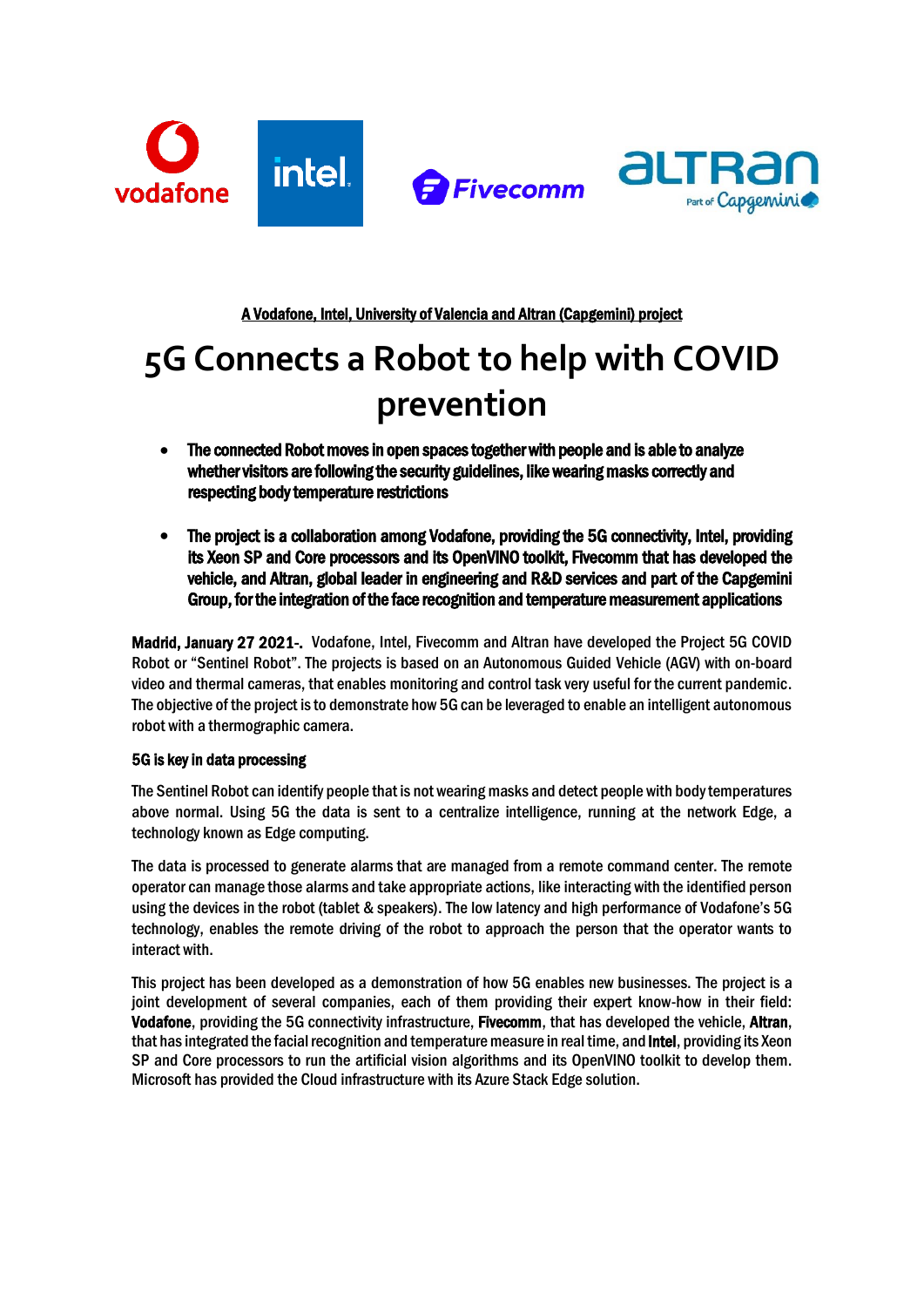## A project on 5G "Stand Alone" network

The environment used to develop the pilot is 100% 5G with Stand Alone architecture, that is, a completely independent 5G network that benefits from the best latency and speed performances of 5G.

Additionally, this project leverages the network Edge Computing technology, which allows to significantly decrease the latency in the communications. This is key in this type of service, since the processing of the information is performed very close to the location of service delivery.

"This is, no doubt, a real scenario where the Vodafone 5G network is a key differentiation, allowing to meet the latency and speed requirements. In the coming months, we will continue developing new use cases to demonstrate the social and economic benefits that the 5G technology delivers provides", commented Daniel Jimenez, Managing Director of Vodafone Business.

"The key element that makes this robot possible is the 5G network. The low latency enabled by 5G makes these pilots possible with all assurances, by streaming images in real time. Additionally, Edge computing enables much faster image transmission which is key in these type of projects", commented Ismael Asenjo, Chief Technology Officer Vodafone Spain.

"The close collaboration with our partners in 5G, Edge and Artificial Intelligence enables innovative Use Cases, like this Robot, with a clear social and economic impact. Intel Xeon SP technology is optimized to run these new applications, and Intel's OpenVINO toolkit facilitates the development accelerating their time to market", commented Norberto Mateos Carrascal Spain Country Manager.

"Together, 5G and Edge Computing will take the Internet of Things to the next step. Thus, the low latency and high bandwidth of 5G make it possible to increase the versatility of the machines to face increasingly complex tasks in real time. It also reduces your cost and energy consumption by being freed from the most demanding functions in processing capacity, which are now performed by specialized servers installed at the Edge."The sentinel robot is a great example of this new paradigm by demonstrating how it is possible to provide a robot with capabilities not present in its initial design at an extremely low cost", Daniel Iglesias, COO Altran Spain.

### About Vodafone Group

Vodafone is a leading telecommunications company in Europe and Africa. Our purpose is to "connect for a better future" and our expertise and scale gives us a unique opportunity to drive positive change for society. Our networks keep family, friends, businesses and governments connected and – as COVID-19 has clearly demonstrated – we play a vital role in keeping economies running and the functioning of critical sectors like education and healthcare.

Vodafone is the largest mobile and fixed network operator in Europe and a leading global IoT connectivity provider. Our M-Pesa technology platform in Africa enables over 45m people to benefit from access to mobile payments and financial services. We operate mobile and fixed networks in 21 countries and partner with mobile networks in 48 more. As of 30 September 2020, we had over 300m mobile customers, more than 27m fixed broadband customers, ove r 22m TV customers and we connected more than 112m IoT devices.

We support diversity and inclusion through our maternity and parental leave policies, empowering women through connectivity and improving access to education and digital skills for women, girls, and society at large. We are respectful of all individuals, irrespective of race, ethnicity, disability, age, sexual orientation, gender identity, belief, culture or religion.

Vodafone is also taking significant steps to reduce our impact on our planet by reducing our greenhouse gas emissions by 50% by 2025 and becoming net zero by 2040, purchasing 100% of our electricity from renewable sources by 2025, and reusing, reselling or recycling 100% of our redundant network equipment.

For more information, please visi[t www.vodafone.com,](http://www.vodafone.com/) follow us on Twitter at @VodafoneGroup or connect with us on LinkedIn

#### About Altran

Altran is the world leader in engineering and R&D services. Altran offers its clients a unique value proposition to meet their transformation and innovation cha Altran supports its clients, from concept through industrialization, to develop the products and services of tomorrow and has been working for more than 35 years with major players in many sectors: Automotive, Aeronautics, Space, Defense & Naval, Rail, Infrastructure & Transport, Energy, Industrial & Consumer, Life Sciences, Communications, Semiconductor & Electronics, Software & Internet, Finance & Public Sector. Altran has more than 50,000 employees operating in over 30 countries.

Altran is an integral part of Capgemini, a global leader in consulting, digital transformation, technology, and engineering services. The Group is at the forefront of innovation to address the entire breadth of clients' opportunities in the evolving world of cloud, digital and platforms. Bui lding on its strong 50-year heritage and deep